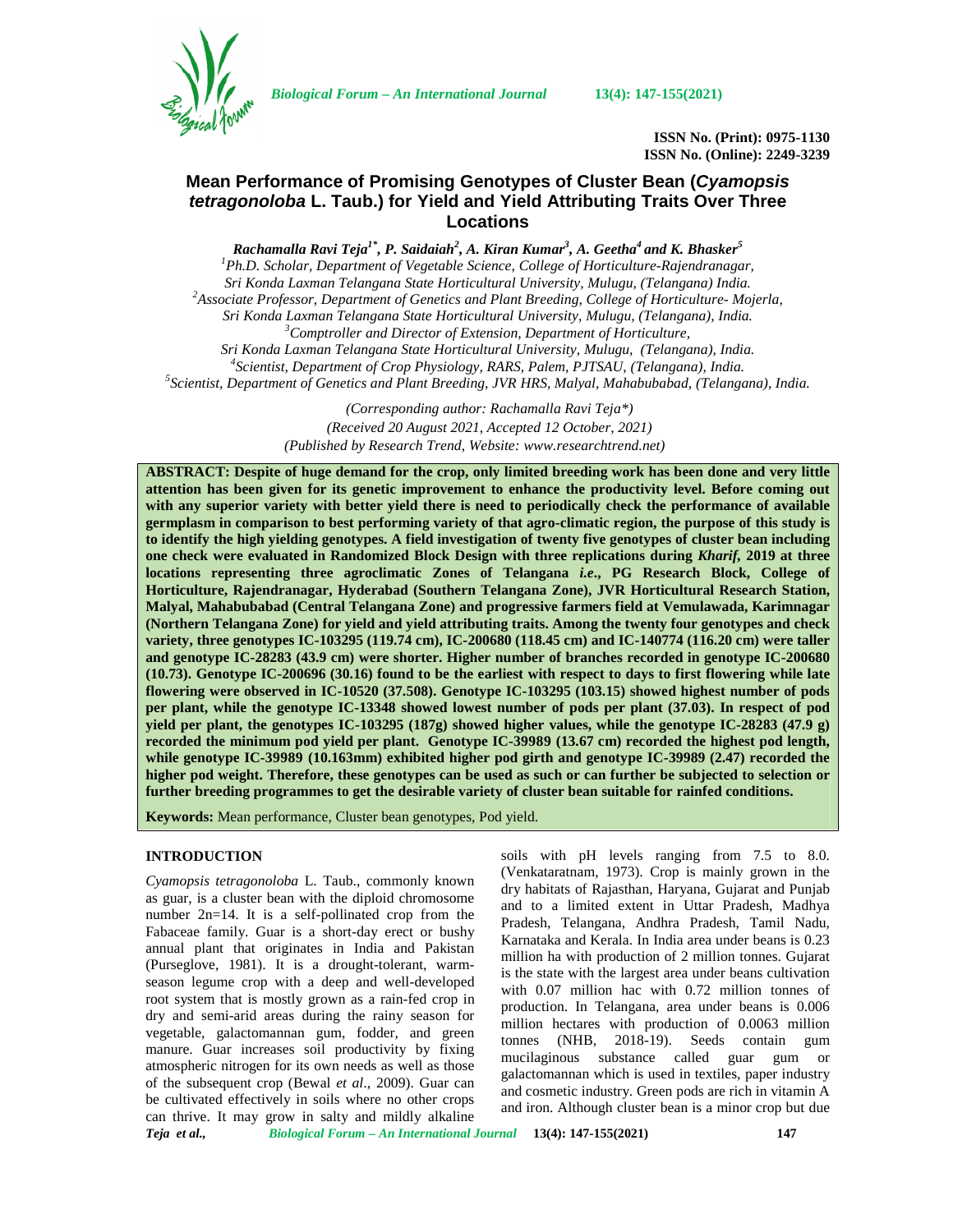to its better and finer guar gum qualities, it is considered as an important cash crop for industrial gum production and for several pharmaceutical and nutraceutical products.

Considering the importance of cluster bean as a vegetable, there is prime need for its improvement. Despite of huge demand for the crop, only limited breeding work has been done and very little attention has been given for its genetic improvement to enhance the productivity level. Although several studies were conducted in *Cyamopsis tetragonoloba* L. Taub. for vegetable purpose, studies on cluster bean is limited in southern parts of India. Production of this crop in India mainly confined to the North-West part of India, however certain areas of Andhra Pradesh and Telangana state are highly suitable for cultivation of this crop as suggested by ICAR-high level expert committee report as an alternate crop for sustainability in scarce rainfall zones (CRIDA, 2012). As majority of the area in Telangana state is occupied with saline alkali soils with poor organic matter, the adoption of this crop in this region may be recommended to bring the poor and marginal lands under cultivation. Anandi and Oomen *et al.,* (2007); Rai *et al*., (2012); Girish *et al*., (2013); Jitender *et al.,* (2014); Vikas and Ram (2015); Goudar *et al*., (2017); Praveen *et al*., (2018); Yeswanth *et al*., (2019) evaluated cluster bean genotypes for growth, yield and quality attributing traits and reported some superior and high yielding genotypes and concluded that these germplasm can be utilized extensively in further breeding programmes for exploitation of desirable traits. After extensive yield trials should be released for commercial cultivation for yield. Hence, they may be recommended to farmers for cultivation after multilocational trials. However, due to limited information, farmers were unaware of the importance of this crop in many areas. Hence, to evaluate various cultivars of guar and identification of suitable cultivars for this region is highly warranted. But before coming out with any superior variety with better yield there is need to periodically check the performance of available germplasm in comparison to

best performing variety of that agro-climatic region. Keeping the above in mind, the present investigation was taken up to study the mean performance of the genotypes for identification of high yielding genotypes.

#### **MATERIALS AND METHODS**

A set of 24 genotypes consisting of indigenous cluster bean collections augmented from the ICAR- National Bureau of Plant Genetic Resources, Regional Station, Jodhpur along with one check variety of cluster bean (Pusa Navbahar) from IARI, New Delhi were assessed in Randomized Block Design with three replications during *Kharif,* 2019 at three environments representing three agroclimatic Zones of Telangana *i.e*., PG Block, College of Horticulture, Rajendranagar, Hyderabad (Southern Telangana Zone), Horticultural Research Station, Malyal, Mahabubabad (Central Telangana Zone) and progressive farmers field at Vemulawada, Karimnagar (Northern Telangana Zone).

Observations were recorded on five competitive plants in respect of twelve characters *viz*., plant height (cm), number of branches per plant, number of clusters per plant, number of pods per plant, pod length (cm), pod girth (mm), pod weight (g), number of seeds per pod, pod yield per plant (g) and pod yield per hectare (q/ha). Whereas days to first flowering and days to 50% flowering were recorded on plot basis.

#### **RESULTS AND DISCUSSION**

The results of Analysis of Variance for 24 genotypes and check variety in cluster bean are furnished in Table 1. The mean sum of squares for treatments (genotypes) was significant for all the twelve characters studied *viz*., *viz*., plant height (cm), number of branches per plant, days to first flowering, days to 50% flowering, number of clusters per plant, number of pods per plant, pod length (cm), pod girth (mm), pod weight (g), number of seeds per pod, pod yield per plant (g) and pod yield per hectare (q/ha).

| <b>Trait</b>                 |            | <b>Replication Mean Sum of</b><br>Square $(df=2)$ |             |        | <b>Treatment Mean Sum of</b><br>Square $(df=24)$ |        | <b>Error Mean Sum of</b><br>Square $(df=48)$ |             |             |  |  |
|------------------------------|------------|---------------------------------------------------|-------------|--------|--------------------------------------------------|--------|----------------------------------------------|-------------|-------------|--|--|
| <b>Environment</b>           | <b>HYD</b> | <b>KRNR</b>                                       | <b>MLYL</b> | HYD    | <b>KRNR</b>                                      | MLYL   | <b>HYD</b>                                   | <b>KRNR</b> | <b>MLYL</b> |  |  |
| Plant height (cm)            | 1.95       | 14.95                                             | 0.70        | 1618   | 1641                                             | 1581   | 8.08                                         | 5.12        | 5.16        |  |  |
| Number of branches per plant | 0.06       | 0.27                                              | 0.15        | 21.52  | 21.45                                            | 18.54  | 0.076                                        | 0.18        | 0.16        |  |  |
| Days to first flowering      | 0.84       | 1.87                                              | 0.72        | 15.68  | 14.1                                             | 14.76  | 0.61                                         | 0.49        | 0.32        |  |  |
| Days to 50 % flowering       | 0.66       | 1.88                                              | 0.01        | 19.89  | 18.52                                            | 19.14  | 2.01                                         | 0.68        | 0.43        |  |  |
| Number of clusters per plant | 0.34       | 0.206                                             | 0.54        | 27.82  | 26.89                                            | 22.37  | 0.25                                         | 0.47        | 0.49        |  |  |
| Number of pods per plant     | 0.42       | 13.95                                             | 40.97       | 1137   | 1030.4                                           | 995.9  | 7.65                                         | 16.34       | 13.49       |  |  |
| Pod length (cm)              | 0.01       | 0.04                                              | 0.13        | 6.93   | 6.87                                             | 6.74   | 0.02                                         | 0.02        | 0.07        |  |  |
| Pod girth (mm)               | 0.001      | 0.04                                              | 0.02        | 5.04   | 5.44                                             | 5.09   | 0.034                                        | 0.03        | 0.03        |  |  |
| Pod weight $(g)$             | 0.005      | 0.0026                                            | 0.0057      | 0.27   | 0.28                                             | 0.283  | 0.018                                        | 0.0036      | 0.0040      |  |  |
| Number of seeds per pod      | 0.042      | 0.09                                              | 0.017       | 3.97   | 3.65                                             | 4.46   | 0.041                                        | 0.04        | 0.04        |  |  |
| Pod yield per plant $(g)$    | 15.12      | 31.78                                             | 180.07      | 4756   | 4325                                             | 3796.5 | 34.64                                        | 46.8        | 55.40       |  |  |
| Pod yield per hectare (q/ha) | 16.66      | 35.04                                             | 198.5       | 5243.2 | 4768.8                                           | 4185.7 | 38.19                                        | 51.6        | 61.18       |  |  |

**Table 1: Analysis of Variance for 12 characters in 25 cluster bean genotypes.**

HYD: Hyderabad, KRNR: Karimnagar, MLYL: Malyal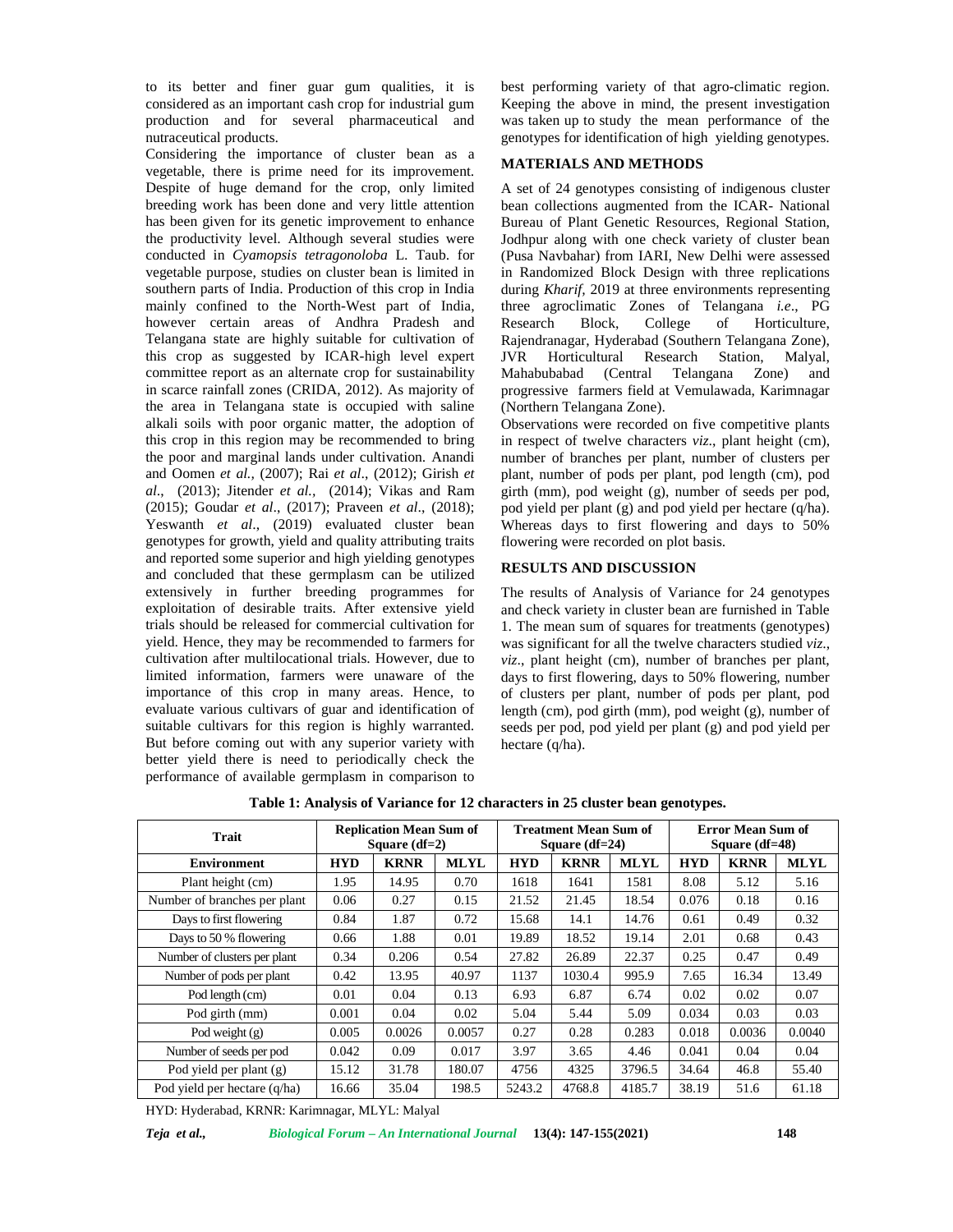The analysis of variance revealed that genotypes differed significantly among themselves for all of the characters under study, indicating the presence of significant variability, whereas replications for all of the traits were non-significant, indicating that environmental error was sufficiently eliminated.

**Plant height.** The mean plant height values at the Hyderabad location (Table 2) ranged from 43.92 cm to 121.50 cm, with a general mean of 89.91 cm. The highest plant height (121.50 cm) was observed in IC- 200680, while the lowest plant height (43.92 cm) was recorded in IC-28283. Thirteen genotypes and the check variety were significantly taller than the overall mean of 89.91 cm. Twelve genotypes had significantly higher values than the best check variety Pusa Navbahar (100.67 cm).

Entries at Karimnagar environment showed a general mean with 86.73 cm with range of 40.94 cm (IC-28283) to 120.40 cm (IC-103295). Among the genotypes, IC-

103295 (120.4 cm) recorded highest plant height followed by IC-200680 (117.1) which were at par.

The genotypes at Malyal environment registered a general mean of 81.56 with a range of 43.27 cm to 117.83 cm. Significantly highest plant height was recorded in IC-103295 (117.83 cm) and lowest plant height (43.27 cm) was recorded in IC-28283 among the 25 genotypes. Five genotypes have significantly higher values than best check variety Pusa Navbahar (104.93 cm).

On the basis of mean performance of plant height pooled over three environments (Table 2), the plant height ranged from 43.9 cm (IC- 28283) to 119.744 cm (IC-103295) with general mean (86.26cm). Six genotypes were significantly higher than best check variety Pusa Navbahar (102.3 cm). These results are in consistent with the findings of those reported by Rajashekar *et al*., (2018); Shobiya *et al.,* (2019).

|               | Plant height (cm) |             |             |               |  |  |  |  |  |
|---------------|-------------------|-------------|-------------|---------------|--|--|--|--|--|
| Genotype      | <b>HYD</b>        | <b>KRNR</b> | <b>MLYL</b> | <b>POOLED</b> |  |  |  |  |  |
| IC-9052       | 84.67             | 79.97       | 74.03       | 79.55         |  |  |  |  |  |
| IC-9077-P1    | 101.97            | 97.98       | 85.40       | 95.11         |  |  |  |  |  |
| IC-9229-P3    | 62.47             | 55.80       | 54.73       | 57.66         |  |  |  |  |  |
| IC-9233-P3    | 90.67             | 93.00       | 87.97       | 90.54         |  |  |  |  |  |
| $IC-10323$    | 104.97            | 99.33       | 84.54       | 96.281        |  |  |  |  |  |
| $IC-10333$    | 106.40            | 105.53      | 103.87      | 105.26        |  |  |  |  |  |
| IC- $10520$   | 110.80            | 105.95      | 106.03      | 107.59        |  |  |  |  |  |
| IC-13348      | 54.95             | 65.77       | 61.63       | 60.78         |  |  |  |  |  |
| $IC-13365$    | 57.20             | 54.53       | 50.53       | 54.08         |  |  |  |  |  |
| IC-28269      | 70.97             | 63.67       | 63.03       | 65.88         |  |  |  |  |  |
| IC-28283      | 43.92             | 40.97       | 43.27       | 43.90         |  |  |  |  |  |
| IC-28286      | 75.50             | 73.17       | 65.77       | 71.47         |  |  |  |  |  |
| IC-28287      | 106.27            | 101.10      | 86.28       | 97.88         |  |  |  |  |  |
| IC-34344      | 78.47             | 73.50       | 68.33       | 73.43         |  |  |  |  |  |
| IC-39989      | 101.50            | 100.67      | 81.00       | 94.38         |  |  |  |  |  |
| IC-103295     | 121.00            | 120.40      | 117.83      | 119.74        |  |  |  |  |  |
| IC-140774     | 119.67            | 114.50      | 114.43      | 116.20        |  |  |  |  |  |
| IC-140777     | 108.77            | 65.03       | 97.67       | 105.12        |  |  |  |  |  |
| IC-140791     | 60.73             | 55.38       | 55.81       | 57.310        |  |  |  |  |  |
| IC-177844     | 65.71             | 70.33       | 56.72       | 63.03         |  |  |  |  |  |
| IC-200679     | 115.67            | 114.47      | 113.47      | 114.53        |  |  |  |  |  |
| IC-200680     | 121.50            | 117.10      | 116.77      | 118.45        |  |  |  |  |  |
| IC-200696     | 105.33            | 65.10       | 82.38       | 93.33         |  |  |  |  |  |
| IC-200715     | 74.67             | 100.67      | 62.70       | 72.18         |  |  |  |  |  |
| Pusa Navbahar | 100.67            | 102.90      | 104.93      | 102.83        |  |  |  |  |  |
| General mean  | 89.91             | 86.73       | 81.56       | 86.26         |  |  |  |  |  |
| S.E.          | 2.32              | 1.84        | 1.85        | 2.47          |  |  |  |  |  |
| C.D. at 5%    | 4.66              | 3.718       | 3.731       | 7.15          |  |  |  |  |  |

**Table 2: Environmental wise mean performance of genotypes for plant height (cm) in cluster bean.**

HYD: Hyderabad, KRNR : Karimnagar, MLYL: Malyal

**Number of branches per plant.** For the number of branches, the genotypes in Hyderabad showed a general mean of 7.60, with a range of nil to 11.20. The genotype Pusa Navbahar had no branches, but the genotype IC-200680 had a maximum of 11.20 branches. Thirteen genotypes were considerably higher than the overall mean of 7.60.

The genotypes in Karimnagar had a general mean of 7.54 with a range of nil to 10.85 for the number of branches. Among the genotypes, Pusa Navbahar had the low branches (0), while IC-200680 had the most, with 10.85 branches.

The genotypes in the Malyal location (Table 3) had a general mean of 7.345 with a range of nil to 10.91 for the number of branches. The genotype Pusa Navbahar had the no branches (0), whereas the genotype IC- 34344 had the most branches (10.91). Seven genotypes were recorded statistically at par values with the higher branches reported genotype IC-34344, namely IC- 10323 (1.02), IC-200680 (10.15), IC-10333 (9.88), IC- 140774 (9.45) and IC-9052 (9.43).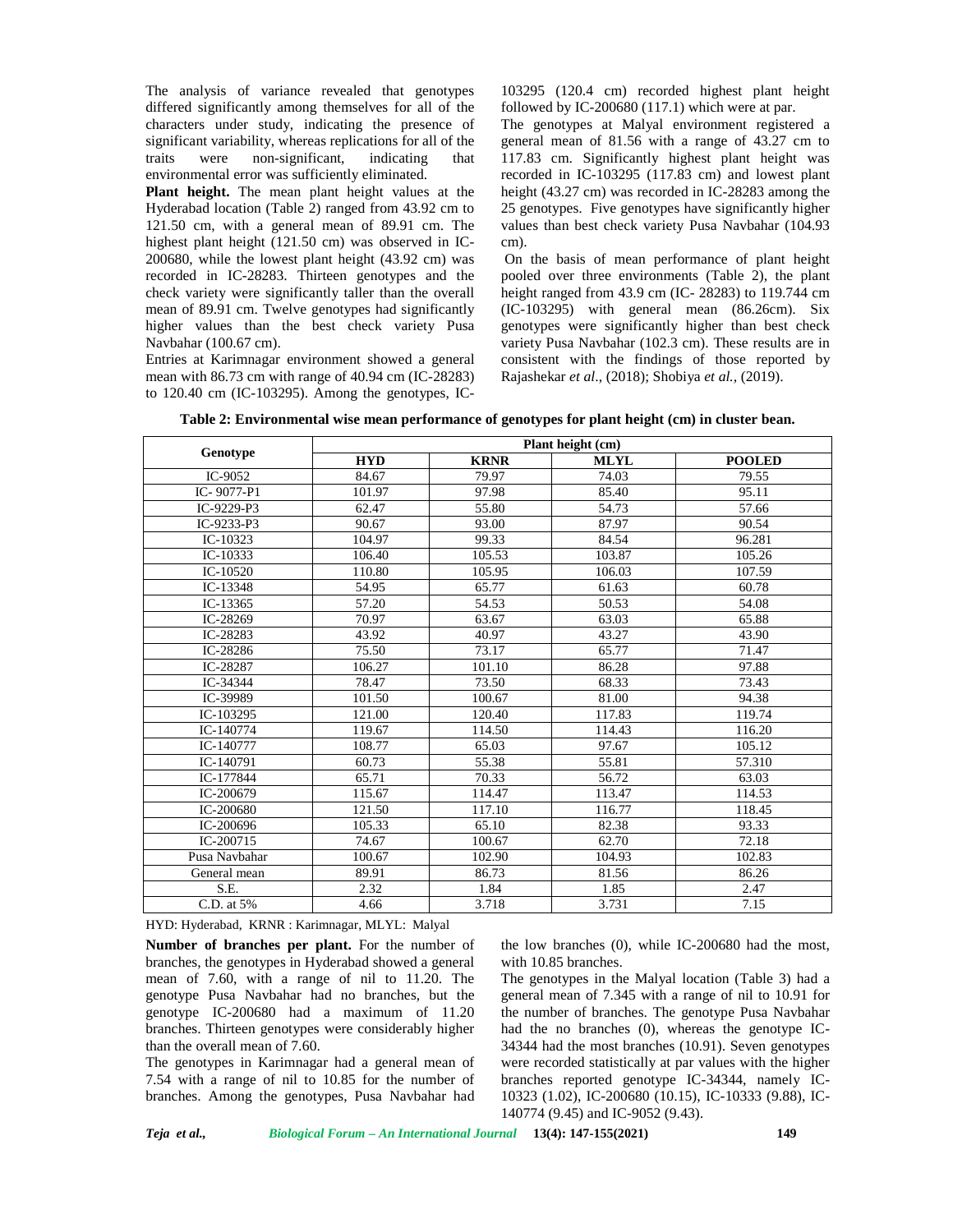|                            |            |             |             | No. of branches per plant at (90 DAS) |            |             | Days to first flowering |               | Days to 50% flowering |             |             |               |  |
|----------------------------|------------|-------------|-------------|---------------------------------------|------------|-------------|-------------------------|---------------|-----------------------|-------------|-------------|---------------|--|
| Genotype                   | <b>HYD</b> | <b>KRNR</b> | <b>MLYL</b> | <b>POOLED</b>                         | <b>HYD</b> | <b>KRNR</b> | <b>MLYL</b>             | <b>POOLED</b> | <b>HYD</b>            | <b>KRNR</b> | <b>MLYL</b> | <b>POOLED</b> |  |
| IC-9052                    | 10.40      | 10.13       | 9.43        | 9.98                                  | 30.33      | 31.48       | 32.02                   | 31.27         | 41.10                 | 42.50       | 43.00       | 42.20         |  |
| IC-9077-<br>P1             | 7.87       | 7.68        | 7.70        | 7.74                                  | 31.27      | 32.38       | 32.67                   | 32.10         | 42.13                 | 42.84       | 44.06       | 43.01         |  |
| IC-9229-<br>P <sub>3</sub> | 4.97       | 4.31        | 4.63        | 4.63                                  | 35.57      | 36.03       | 36.87                   | 36.15         | 40.70                 | 40.77       | 43.39       | 41.61         |  |
| IC-9233-<br>P3             | 8.47       | 9.23        | 8.58        | 8.76                                  | 31.00      | 31.66       | 31.92                   | 31.52         | 47.37                 | 47.68       | 48.91       | 47.98         |  |
| IC-10323                   | 10.80      | 10.65       | 10.02       | 10.48                                 | 29.50      | 30.98       | 31.20                   | 30.56         | 39.70                 | 40.57       | 40.51       | 40.26         |  |
| IC-10333                   | 10.37      | 10.27       | 9.88        | 10.17                                 | 34.67      | 36.62       | 36.75                   | 36.01         | 44.20                 | 45.75       | 46.55       | 45.5          |  |
| IC-10520                   | 9.43       | 8.80        | 8.60        | 8.94                                  | 37.27      | 37.22       | 38.04                   | 37.50         | 44.03                 | 45.61       | 46.31       | 45.31         |  |
| IC-13348                   | 4.73       | 4.48        | 5.48        | 4.90                                  | 33.47      | 35.07       | 35.19                   | 34.57         | 45.03                 | 45.79       | 46.87       | 45.89         |  |
| IC-13365                   | 6.70       | 5.95        | 5.56        | 6.06                                  | 32.20      | 33.83       | 34.39                   | 33.47         | 39.50                 | 41.63       | 43.42       | 41.51         |  |
| IC-28269                   | 4.23       | 4.75        | 4.79        | 4.59                                  | 35.47      | 36.75       | 36.66                   | 36.29         | 48.20                 | 49.03       | 49.89       | 49.04         |  |
| IC-28283                   | 3.83       | 4.25        | 4.15        | 4.07                                  | 34.47      | 33.52       | 34.54                   | 34.17         | 40.81                 | 40.35       | 41.12       | 40.76         |  |
| IC-28286                   | 6.17       | 6.08        | 5.62        | 5.95                                  | 33.03      | 35.25       | 34.98                   | 34.42         | 40.77                 | 42.19       | 44.42       | 42.45         |  |
| IC-28287                   | 7.50       | 7.08        | 6.93        | 7.17                                  | 35.50      | 34.62       | 35.01                   | 35.70         | 38.87                 | 42.33       | 43.18       | 41.46         |  |
| IC-34344                   | 10.07      | 10.65       | 10.91       | 10.54                                 | 31.00      | 31.75       | 31.08                   | 31.27         | 40.53                 | 41.57       | 41.19       | 41.09         |  |
| IC-39989                   | 8.13       | 7.33        | 7.96        | 7.80                                  | 34.00      | 32.61       | 33.93                   | 33.51         | 44.13                 | 45.36       | 45.28       | 44.92         |  |
| IC-103295                  | 9.20       | 9.02        | 8.89        | 9.03                                  | 32.10      | 33.12       | 33.23                   | 32.81         | 40.83                 | 40.97       | 41.12       | 40.97         |  |
| IC-140774                  | 10.43      | 10.57       | 9.45        | 10.15                                 | 29.67      | 30.97       | 31.09                   | 30.57         | 46.33                 | 46.99       | 47.41       | 46.91         |  |
| IC-140777                  | 8.67       | 7.54        | 7.28        | 7.82                                  | 31.40      | 31.52       | 32.64                   | 31.85         | 43.00                 | 43.66       | 45.58       | 44.08         |  |
| IC-140791                  | 6.87       | 6.72        | 7.25        | 6.94                                  | 32.37      | 32.68       | 33.08                   | 32.71         | 46.90                 | 48.55       | 48.73       | 48.06         |  |
| IC-177844                  | 8.65       | 10.30       | 9.74        | 9.56                                  | 31.50      | 31.30       | 31.47                   | 31.42         | 41.97                 | 43.11       | 44.12       | 43.06         |  |
| IC-200679                  | 8.75       | 8.62        | 8.49        | 8.62                                  | 31.50      | 34.42       | 32.83                   | 32.91         | 43.83                 | 44.52       | 45.43       | 44.59         |  |
| IC-200680                  | 11.20      | 10.85       | 10.15       | 10.73                                 | 32.27      | 33.45       | 33.42                   | 33.04         | 45.00                 | 44.70       | 46.92       | 45.54         |  |
| IC-200696                  | 4.97       | 6.32        | 5.27        | 5.51                                  | 28.77      | 30.75       | 30.97                   | 30.16         | 38.87                 | 42.77       | 44.97       | 43.26         |  |
| IC-200715                  | 7.80       | 7.01        | 6.85        | 7.21                                  | 31.37      | 31.85       | 31.86                   | 31.69         | 44.10                 | 43.57       | 46.41       | 44.69         |  |
| Pusa<br>Navabahar          | 0.00       | 0.00        | 0.00        | $00\,$                                | 31.47      | 31.35       | 32.18                   | 31.66         | 43.73                 | 43.39       | 46.09       | 44.40         |  |
| General<br>mean            | 7.60       | 7.54        | 7.34        | 7.49                                  | 32.52      | 33.36       | 33.64                   | 33.17         | 42.99                 | 43.84       | 44.99       | 43.94         |  |
| S.E.(m)                    | 0.22       | 0.34        | 0.33        | 0.29                                  | 0.64       | 0.57        | 0.46                    | 0.35          | 1.159                 | 0.67        | 0.54        | 0.42          |  |
| C.D. at 5%                 | 0.45       | 0.70        | 0.66        | 0.70                                  | 1.28       | 1.16        | 0.94                    | 0.83          | 3.11                  | 1.80        | 1.44        | 1.01          |  |

**Table 3: Environmental wise mean performance of genotypes for number of branches per plant at (90 DAS), days to first flowering and days to 50% flowering in cluster bean.**

HYD: Hyderabad, KRNR: Karimnagar, MLYL: Malyal

The overall mean for pooled data across three locations was 7.49, with a range of zero to 10.73. The genotype IC-200680 had the most branches per plant (10.73), while the genotype Pusa Navbahar had no branches. The genotypes IC-9052, IC-9077-P1, IC-9233-P3, IC- 10323, IC-10333, IC-10520, IC-34344, IC-39989, IC- 103295, IC-140774, IC-140777, IC-177844 and IC- 200680 had a high mean value for the number of branches per plant (Table 3). The findings for this feature are consistent with the findings of Ravish *et al*., (2017); Praveen *et al*., (2018).

**Days to first flowering.** The mean days to first flowering in Hyderabad varied from 28.77 days to 37.50 days, with a mean of 32.52. Early flowering was seen in genotype IC-200696 (28.77), whereas late flowering was detected in genotypes IC-10520 (37.27) and IC-28287 (38.50). Nine genotypes flowered later than the grand mean of 32.52 days. Twelve genotypes had earlier flowering than the best check variety, Pusa Navbahar (31.47) days.

At Karimnagar, the genotypes had a general mean of 33.367 days to first flowering, with a range of 30.75 to 37.62. Early flowering was seen in genotype IC-200696 (30.75), whereas late flowering was observed in genotypes IC-10520 (37.22) and IC-28287 (37.62). Four genotypes flowered earlier than the best check variety, Pusa Navbahar (31.35) days.

The genotypes at the Malyal location had a general mean of 33.64 days to first flowering, with a range of

30 to 38 days. Early flowering was reported by genotype IC-200696 (30.97), whereas late flowering was recorded in genotypes IC-10520 (38.04) and IC- 28287 (38.01). Seven genotypes bloomed sooner than the best control variety, Pusa Navbahar (32.18) days.

The genotype means of the pooled data varied from 30.161 (IC-200696) to 37.508. (IC-10520). The genotype IC-200696 (30.16) took less days to blossom throughout three environments, followed by IC-10323 (30.561) and IC-140774 (30.574), and took considerably fewer days to flower than the overall mean (33.178). These findings are consistent with those of Santhosha *et al.,* (2017); Rajashekar *et al.,* (2018).

Days to 50 per cent flowering. The mean values for days to 50% flowering at the Hyderabad location varied from 38.87 days to 48.20 days, with a grand mean of 42.99. The genotype IC-200696 reached 50% flowering in 38.87 days, whereas the genotypes IC-9233-P3 and IC-28283 reached 50% flowering in 47.37 and 48.20 days, respectively. Thirteen genotypes flowered earlier than the grand mean of 42.99 days.

Entries in the Karimnagar location had a general mean of 43.84, with a range of 40.57 to 49.03 for days to 50% flowering. Genotype IC-10323 (40.57) had the earliest flowering, but genotype IC-28269 (49.03) had late days to 50% flowering. Ten genotypes flowered 50% earlier than the best check variety, Pusa Navbahar (43.39) days.

*Teja et al., Biological Forum – An International Journal* **13(4): 147-155(2021) 150**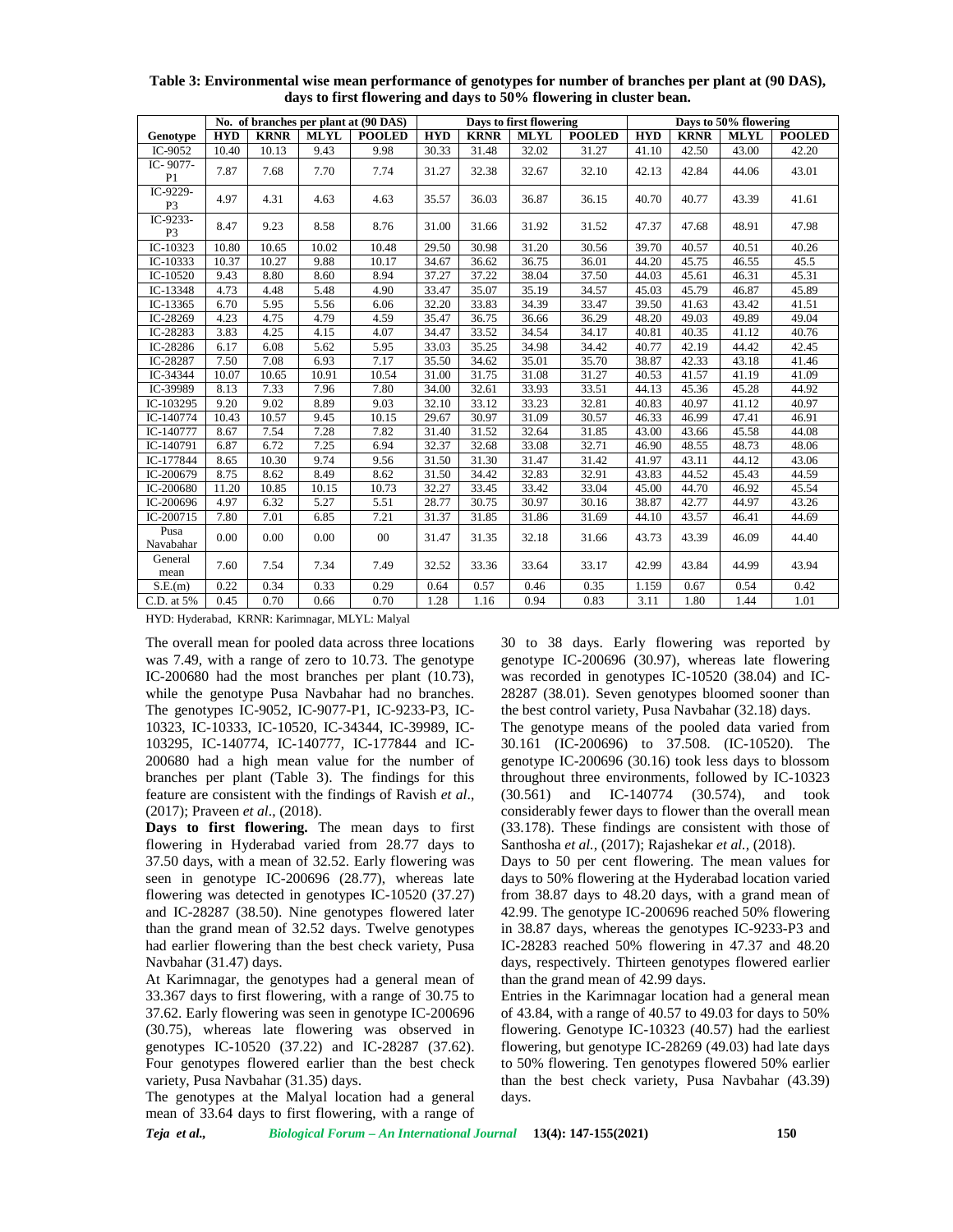The genotypes at the Malyal environment had a general mean of 44.99 days to 50% flowering, with a range of 40.51 to 49.89 days. Genotype IC-10323 (40.51) had the earliest flowering, whereas genotype IC-28269 (49.89) had the most days to 50% flowering. Fifteen genotypes flowered 50% earlier than the best check variety, Pusa Navbahar (46.09) days.

The population mean for days to 50% flowering varied from 40.26 (IC-10323) to 49.04 days (IC-28269), with a population mean of 43.945. Twelve genotypes, namely IC-9052, IC-9077-P1, IC-9229-P3, IC-10323, IC-13365, IC-28283, IC-28286, IC-28287, IC-34344, IC-103295, IC-177844 and IC-200696, required fewer days to reach 50% flowering than the population mean. These findings are consistent with those of Rai *et al.,* (2012); Praveen *et al*., (2018); Rishitha *et al.,* (2019).

**Number of clusters per plant.** The number of clusters per plant at the Hyderabad location ranged from 9.77 to 22.34, with a grand mean of 16.09 (Table 4). The genotype IC-200680 had the highest number of clusters per plant at 22.34, whereas the genotype IC-28269 had the lowest number of clusters per plant at 9.77. Twelve genotypes and a control variety produced more clusters per plant than the grand mean of 16.09. Twelve genotypes had more clusters per plant than the best check variety, Pusa Navbahar (16.10).

The number of clusters per plant ranged from 8.40 to 21.47 in Karimnagar, with a mean of 14.92. Among all genotypes, IC-200680 had the highest number of clusters per plant (21.47), whereas IC-28269 had the lowest number of clusters per plant (21.47). (8.40). Thirteen genotypes were found to have more clusters per plant than the best check variety Pusa Navbahar (15.19).

Entries in the Malyal environment had a general mean of 13.19 clusters per plant, with a range of 8.48 to 19.10. The genotype IC-200680 had the most clusters per plant, while the genotype IC-28269 had the fewest clusters per plant. Eight genotypes had more clusters per plant than the best check variety Pusa Navbahar  $(14.18).$ 

When comparing genotype performance in pooled environments thirteen genotypes, namely IC-9052, IC- 9229-P3, IC-10323, IC-10520, IC-34344, IC-103295, IC-140774, IC-140777, IC-177844, IC-200679, IC- 200680, IC-200715 and Pusa Navbahar, had significantly more clusters per plant than (14.73). More number of clusters per plant were found in genotype IC-200680 (20.968), followed by IC-103295 (18.47), IC-10323 (17.61) and IC-200679 (17.596). The genotype IC-28269 (8.8) has the fewest clusters per plant. These findings are consistent with those by Vir and Singh (2015); Vikas Kumar and Ram (2015); Praveen *et al*., (2018).

**Number of pods per plant.** The number of pods per plant ranged from 43.21 to 112.69 at the Hyderabad location (Table 4), with a grand mean of 68.52. The genotype IC-103295 had the most pods per plant (112.69), whereas the genotype IC-13348 had the fewest pods per plant (43.21). IC-34344 (107.57), IC- 10323 (95.90) and IC-200680 (95.63) genotypes were statistically equal to IC-103295 (112.69). Thirteen genotypes produced more pods per plant than the mean value (72.77) as well as more pods than the check variety Pusa Navbahar (68.52).

**Table 4: Environmental wise mean performance of genotypes for number of clusters per plant, number of pods per plant and days to maturity in cluster bean.**

|               |            |             | Number of clusters per plant |               | Number of pods per plant |             |             |               |  |  |
|---------------|------------|-------------|------------------------------|---------------|--------------------------|-------------|-------------|---------------|--|--|
| Genotype      | <b>HYD</b> | <b>KRNR</b> | <b>MLYL</b>                  | <b>POOLED</b> | <b>HYD</b>               | <b>KRNR</b> | <b>MLYL</b> | <b>POOLED</b> |  |  |
| IC-9052       | 18.37      | 17.30       | 15.60                        | 17.08         | 92.69                    | 86.47       | 76.47       | 85.20         |  |  |
| IC-9077-P1    | 15.74      | 15.57       | 11.60                        | 14.30         | 62.19                    | 58.86       | 43.78       | 54.94         |  |  |
| IC-9229-P3    | 17.19      | 16.13       | 13.55                        | 15.62         | 82.51                    | 68.81       | 55.42       | 68.91         |  |  |
| IC-9233-P3    | 12.20      | 10.97       | 9.80                         | 10.89         | 57.03                    | 48.19       | 41.65       | 48.95         |  |  |
| $IC-10323$    | 18.47      | 18.27       | 16.10                        | 17.61         | 95.95                    | 88.60       | 78.50       | 87.68         |  |  |
| IC-10333      | 15.56      | 14.58       | 13.48                        | 14.54         | 73.48                    | 65.98       | 59.30       | 66.25         |  |  |
| IC- $10520$   | 17.00      | 16.17       | 14.80                        | 15.9          | 72.94                    | 61.12       | 54.23       | 62.76         |  |  |
| $IC-13348$    | 12.65      | 11.67       | 10.19                        | 11.50         | 43.21                    | 36.22       | 31.67       | 37.03         |  |  |
| IC-13365      | 12.33      | 11.67       | 11.02                        | 11.67         | 54.74                    | 42.72       | 38.74       | 45.39         |  |  |
| IC-28269      | 9.77       | 8.40        | 8.48                         | 8.88          | 45.06                    | 37.40       | 36.69       | 39.71         |  |  |
| IC-28283      | 13.98      | 12.64       | 10.45                        | 12.35         | 50.19                    | 42.65       | 36.14       | 42.99         |  |  |
| IC-28286      | 13.37      | 12.30       | 10.40                        | 12.02         | 55.26                    | 44.79       | 34.36       | 44.08         |  |  |
| IC-28287      | 11.23      | 10.89       | 8.75                         | 10.29         | 46.92                    | 46.56       | 34.93       | 42.80         |  |  |
| IC-34344      | 18.43      | 16.50       | 16.07                        | 17.08         | 107.57                   | 89.65       | 91.20       | 96.14         |  |  |
| IC-39989      | 14.13      | 14.30       | 12.35                        | 13.59         | 66.04                    | 65.52       | 53.42       | 61.66         |  |  |
| IC-103295     | 19.73      | 18.27       | 17.43                        | 18.47         | 112.69                   | 100.51      | 96.28       | 103.15        |  |  |
| IC-140774     | 18.62      | 17.41       | 13.50                        | 16.51         | 90.32                    | 80.11       | 64.46       | 78.29         |  |  |
| IC-140777     | 17.71      | 16.87       | 15.03                        | 16.54         | 79.69                    | 75.61       | 68.05       | 74.45         |  |  |
| IC-140791     | 16.00      | 14.17       | 13.27                        | 14.48         | 58.40                    | 49.79       | 47.62       | 51.93         |  |  |
| IC-177844     | 17.25      | 15.54       | 13.35                        | 15.37         | 80.95                    | 71.66       | 60.39       | 71.0          |  |  |
| IC-200679     | 20.22      | 17.94       | 14.55                        | 17.59         | 85.69                    | 74.89       | 65.04       | 75.20         |  |  |
| IC-200680     | 22.34      | 21.47       | 19.10                        | 20.96         | 95.63                    | 89.67       | 80.33       | 88.57         |  |  |
| IC-200696     | 15.98      | 12.27       | 11.32                        | 13.18         | 65.16                    | 45.93       | 40.34       | 50.47         |  |  |
| $IC-200715$   | 18.00      | 16.69       | 15.45                        | 16.71         | 76.45                    | 61.21       | 55.66       | 64.43         |  |  |
| Pusa Navbahar | 16.10      | 15.19       | 14.18                        | 15.15         | 68.52                    | 63.18       | 59.16       | 64.62         |  |  |
| General mean  | 16.09      | 14.92       | 13.19                        | 14.73         | 72.77                    | 63.84       | 56.153      | 64.25         |  |  |
| S.E.(m)       | 0.40       | 0.56        | 0.57                         | 0.385         | 2.25                     | 3.301       | 2.99        | 2.11          |  |  |
| C.D. at 5%    | 0.821      | 1.136       | 1.154                        | 0.961         | 4.54                     | 6.63        | 6.03        | 5.03          |  |  |

HYD: Hyderabad, KRNR: Karimnagar, MLYL: Malyal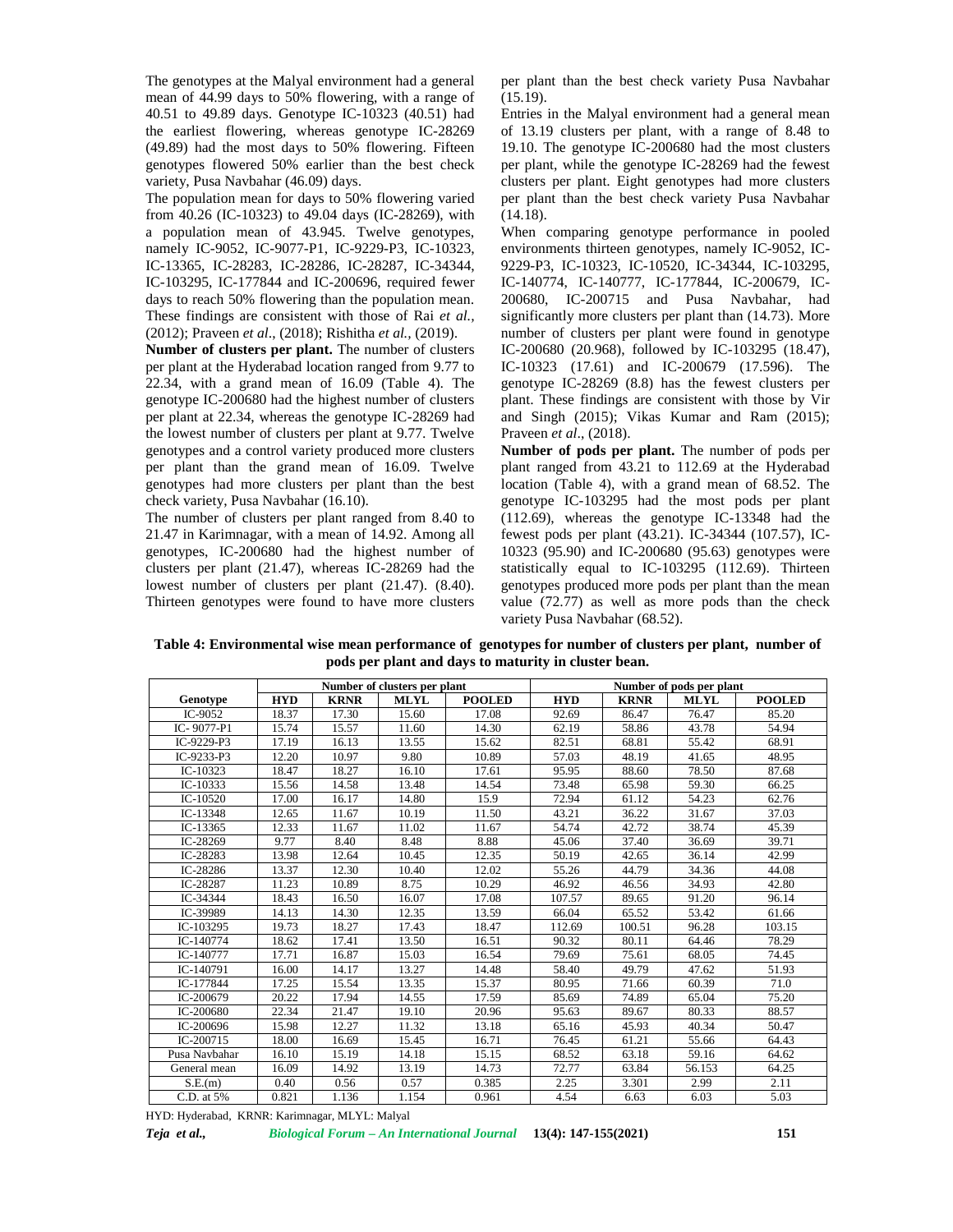The number of pods per plant of genotypes ranged from 36.22 to 100.51 in Karimnagar, with a mean of 63.84. The genotype IC-103295 had the most pods per plant (100.51), whereas the genotype IC-13348 had the fewest (100.51). (36.22). Following that, three genotypes, IC-34344 (89.65), IC-10323 (88.60) and IC- 200680 (89.62) were statistically equal. Twelve genotypes produced more pods per plant than the mean value (63.84) and also outperformed the check variety Pusa Navbahar (63.18).

The genotypes in the Malyal environment had a general mean of 56.153 pods per plant, with a range of 31.67 to 96.28. The genotype IC-103295 produced the most pods per plant (96.28), whereas the genotype IC-13348 produced the fewest pods per plant (31.67). IC-34344 (91.2) was statistically equivalent to IC-103295 (96.28). Eleven genotypes and the check variety Pusa Navbahar produced more pods per plant than the mean value (56.13). Pusa Navbahar, the check variety, produced 59.16 pods per plant.

The mean performance of genotypes for number of pods per plant varied from 37.03 (IC-13348) to 103.15 (IC-103295), with an overall mean number of pods per plant of 37.03 (IC-13348) (64.25). 13 genotypes, namely IC-9052, IC-9229-P3, IC-10323, IC-10333, IC- 34344, IC-103295, IC-140774, IC-140777, IC-177844, IC-200679, IC-200680, IC-200715 and Pusa Navbahar, out of 25 genotypes, reported a more number of green pods per plant than the general mean.

The data pertaining to this trait are in accord with the studies conducted by Jitender *et al.,* (2014); Rajashekar *et al.,* (2018); Yeswanth *et al.,* (2019).

**Pod length (cm).** The mean pod length values at the Hyderabad site (Table 5) ranged from 6.30 cm to 13.77 cm, with a grand mean of 7.625 cm. The genotype IC- 39989 had the longest pods at 13.77 cm, whereas the genotypes IC-200679 and IC-140791 had the shortest pods (6.30 cm). There was no genotype that was statistically equivalent to the value of IC- IC-39989 (13.77 cm). Eight genotypes and the control variety Pusa Navbahar generated considerably longer pods than the grand mean (7.625 cm).

The genotypes at Karimnagar had a general mean of 7.536 with a range of 6.24 cm to 13.72 cm for pod length. The genotype IC-39989 had the longest pod (13.72 cm), whereas the genotypes IC-200679 (6.24 cm) and IC-140791 (6.24 cm) had the shortest pods. No genotype was statistically equivalent to IC-39989 (13.72 cm). Seven genotypes and the check variety Pusa Navbahar produced considerably longer pods than the grand mean of 7.536 cm.

The genotypes in the Malyal location had a general mean pod length of 7.87 cm, with a range of 6.23 to 13.55 cm. The genotype IC-39989 had the longest pod length (13.55 cm), whereas the genotypes IC-9233-P3 (6.23 cm) and IC-140791 (6.26 cm) had the shortest pod length. No genotype was statistically equivalent to IC- IC-39989 (13.55 cm). Five genotypes and the control variety Pusa Navbahar produced considerably longer pods than the grand mean of 7.87 cm.

Taking into account the pooled performance of genotypes across three settings, it was discovered that seven genotypes, namely IC-10333, IC-28283, IC-

28287, IC-39989, IC-103295, IC-177844, IC-200696 and Pusa Navbahar, had considerably longer pod length than the general mean (7.518 cm). IC-39989 (13.67 cm) genotype had the longest pod length, followed by IC- 28283 (8.85 cm) and Pusa Navbahar (8.711 cm). These findings are comparable to those of Praveen *et al.,* (2018); Rajashekar *et al*., (2018).

Pod girth (mm). Pod girth ranged from 4.87 mm to 10.33 mm in Hyderabad (Table 5), with a mean of 8.68 mm. The genotype IC-39989 had the largest pod girth (10.33 mm), while the genotype IC-10333 had the smallest pod girth (10.33 mm) (4.87 mm). Two genotypes, IC-140774 (9.90 mm) and IC-200680 (9.50 mm), had pod girths comparable to IC-39989 (10.33 mm). Eleven genotypes and one check variety had considerably higher values than the overall mean of 7.949 mm. Nine genotypes had considerably higher values than the check variety Pusa Navbahar (8.68 mm).

Entries in the Karimnagar location had a general mean of 7.529 with a range of 4.43 mm to 9.95 mm for pod girth. The genotype IC-39989 had the largest pod girth (9.95 mm), whereas the genotype IC-10333 had the smallest pod girth (4.43 mm). Two genotypes, IC- 140774 (9.52 mm) and IC-200680 (9.41 mm), produced results comparable to IC-39989 (9.95 mm). Nine genotypes and one control variety had considerably higher values than the overall mean of 7.529 mm. Seven genotypes scored considerably higher than the check cultivar Pusa Navbahar (8.68 mm).

The genotypes in the Malyal location had a general mean pod girth of 7.70 mm, with a range of 4.73 mm to 10.20 mm. The genotype IC-39989 had the largest pod girth of 10.20 mm, whereas the genotype IC-10333 had the smallest pod girth of 10.20 mm (4.73 mm). Ten genotypes and a control variety had considerably higher values than the grand mean of 7.704 mm. Seven genotypes outperformed the check variety Pusa Navbahar (8.54 mm).

For pod girth, the overall mean of genotypes across three environments (Table 5) was 7.727 mm. The genotypes' mean performance ranged from 5.73 mm (IC-10520, IC-13348) to 10.163 cm (IC-39989). Twelve genotypes, namely IC-9052, IC-10323, IC- 13365, IC-28269, IC-28287, IC-34344, IC-39989, IC- 103295, IC-140774, IC-200680 and Pusa Navbahar, outperformed the overall mean value in terms of pod girth (7.727 mm).

The data on this feature are consistent with the findings of Rai *et al.*, (2012); Malaghan *et al.*, (2013); Rajashekar *et al.*, (2018); Yeswanth *et al.*, (2019).

**Pod weight (g).** The average pod weight at the Hyderabad location ranged from 1.13 g to 2.54 g, with a grand mean of 1.58 g (Table 5). The genotype IC- 39989 (2.54 g) had the highest average pod weight, whereas genotype IC-10520 (1.13 g) had the lowest average pod weight. In comparison to IC-39989, genotypes IC-9052, IC-13365 and IC-103295 had pod weights of 1.89 g, 1.85 g and 1.86 g, respectively. Eleven genotypes and a control variety had considerably higher values than the grand mean of 1.58 g. Nine genotypes outperformed the control variety Pusa Navbahar in terms of value (1.65 g).

*Teja et al., Biological Forum – An International Journal* **13(4): 147-155(2021) 152**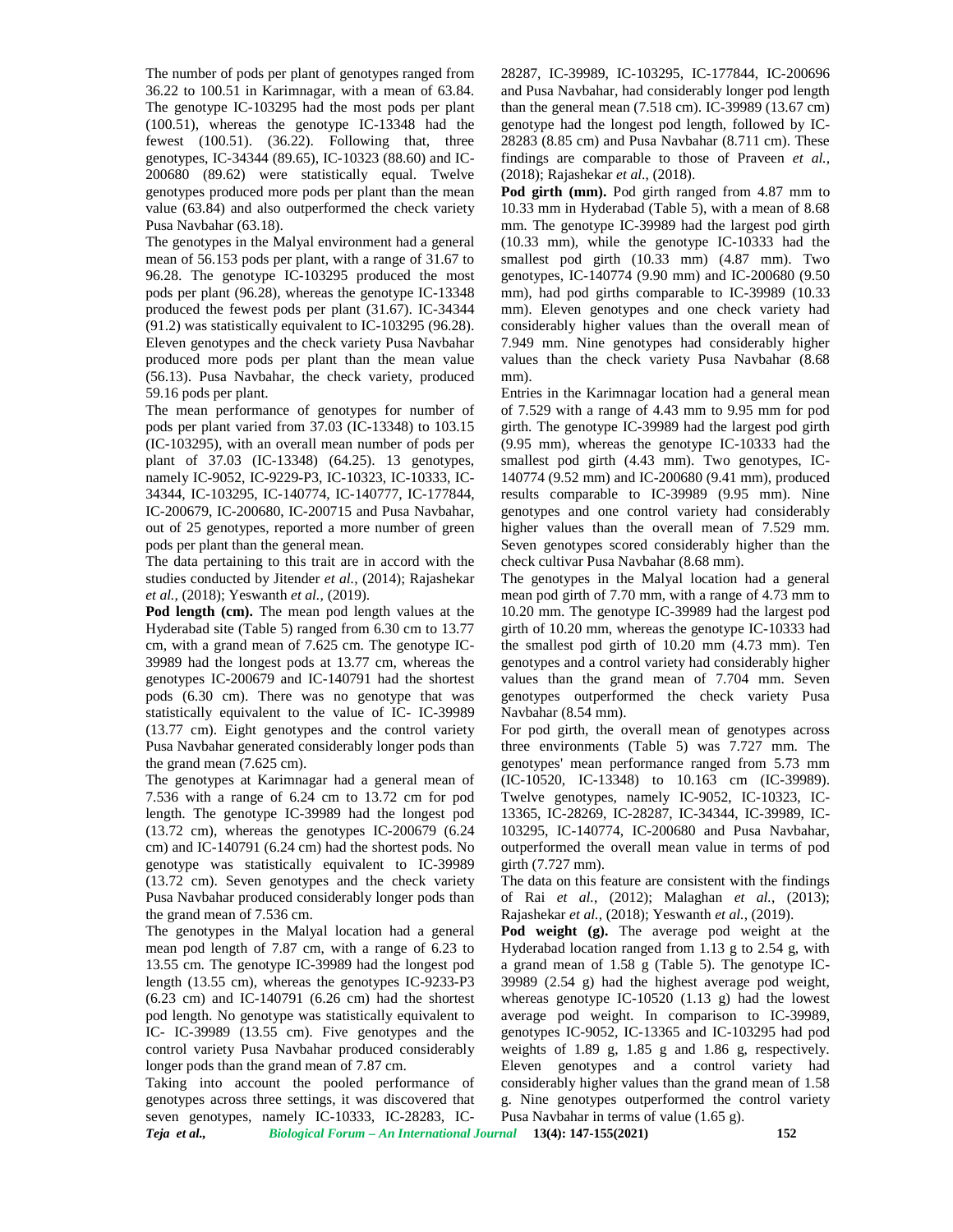|                  | Pod length (cm) |             |             |               |            |             | Pod girth (mm) |               | Pod weight $(g)$ |             |             |               |  |
|------------------|-----------------|-------------|-------------|---------------|------------|-------------|----------------|---------------|------------------|-------------|-------------|---------------|--|
| Genotype         | <b>HYD</b>      | <b>KRNR</b> | <b>MLYL</b> | <b>POOLED</b> | <b>HYD</b> | <b>KRNR</b> | <b>MLYL</b>    | <b>POOLED</b> | <b>HYD</b>       | <b>KRNR</b> | <b>MLYL</b> | <b>POOLED</b> |  |
| IC-9052          | 7.15            | 7.06        | 6.89        | 7.03          | 9.05       | 8.96        | 8.81           | 8.94          | 1.89             | 1.84        | 1.79        | 1.84          |  |
| IC-9077-P1       | 7.07            | 7.26        | 6.75        | 7.02          | 7.53       | 7.25        | 7.40           | 7.39          | 1.39             | 1.31        | 1.35        | 1.35          |  |
| IC-9229-P3       | 6.87            | 6.87        | 6.57        | 6.77          | 7.48       | 7.10        | 7.34           | 7.30          | 1.41             | 1.33        | 1.33        | 1.35          |  |
| IC-9233-P3       | 6.53            | 6.40        | 6.23        | 6.39          | 8.93       | 7.48        | 7.90           | 8.10          | 1.38             | 1.28        | 1.36        | 1.34          |  |
| IC-10323         | 7.20            | 7.30        | 7.11        | 7.20          | 9.03       | 8.65        | 8.90           | 8.86          | 1.59             | 1.55        | 1.54        | 1.56          |  |
| $IC-10333$       | 8.17            | 8.17        | 8.00        | 8.11          | 4.87       | 4.43        | 4.73           | 4.67          | 1.72             | 1.73        | 1.67        | 1.70          |  |
| $IC-10520$       | 7.47            | 6.97        | 7.15        | 7.19          | 5.90       | 5.52        | 5.77           | 5.73          | 1.13             | 1.07        | 1.04        | 1.07          |  |
| IC-13348         | 7.17            | 7.26        | 7.04        | 7.15          | 5.90       | 5.52        | 5.77           | 5.73          | 1.49             | 1.26        | 1.35        | 1.36          |  |
| $IC-13365$       | 7.98            | 7.43        | 7.68        | 7.69          | 7.43       | 6.80        | 6.96           | 7.87          | 1.86             | 1.75        | 1.74        | 1.78          |  |
| IC-28269         | 6.80            | 7.09        | 6.52        | 6.80          | 8.43       | 7.78        | 7.40           | 8.69          | 1.45             | 1.40        | 1.33        | 1.39          |  |
| IC-28283         | 9.00            | 8.94        | 8.62        | 8.85          | 8.63       | 8.76        | 8.69           | 7.19          | 1.19             | 1.11        | 1.03        | 1.10          |  |
| IC-28286         | 6.83            | 6.75        | 6.58        | 6.72          | 7.37       | 6.99        | 7.23           | 7.19          | 1.39             | 1.36        | 1.31        | 1.35          |  |
| IC-28287         | 8.83            | 8.70        | 8.23        | 8.58          | 7.63       | 7.09        | 7.16           | 7.79          | 1.78             | 1.34        | 1.26        | 1.46          |  |
| IC-34344         | 6.53            | 6.41        | 6.44        | 6.46          | 8.93       | 8.63        | 8.80           | 8.78          | 1.41             | 1.33        | 1.35        | 1.364         |  |
| IC-39989         | 13.77           | 13.72       | 13.55       | 13.67         | 10.33      | 9.95        | 10.20          | 10.16         | 2.54             | 2.43        | 2.45        | 2.47          |  |
| IC-103295        | 8.47            | 8.37        | 8.65        | 8.84          | 8.90       | 8.52        | 8.77           | 8.73          | 1.85             | 1.79        | 1.80        | 1.81          |  |
| IC-140774        | 6.63            | 6.55        | 6.38        | 6.52          | 9.90       | 9.52        | 9.77           | 9.73          | 1.47             | 1.23        | 1.21        | 1.30          |  |
| IC-140777        | 6.73            | 7.05        | 6.54        | 6.77          | 7.60       | 6.49        | 6.94           | 7.01          | 1.51             | 1.38        | 1.40        | 1.43          |  |
| IC-140791        | 6.30            | 6.24        | 6.26        | 6.26          | 7.83       | 7.45        | 7.70           | 7.66          | 1.28             | 1.33        | 1.19        | 1.26          |  |
| IC-177844        | 7.97            | 8.03        | 7.45        | 7.81          | 6.50       | 6.12        | 6.37           | 6.33          | 1.81             | 1.75        | 1.73        | 1.76          |  |
| IC-200679        | 6.30            | 6.34        | 6.27        | 6.30          | 7.52       | 7.33        | 7.38           | 7.41          | 1.18             | 1.16        | 1.19        | 1.17          |  |
| IC-200680        | 7.13            | 6.73        | 6.94        | 6.93          | 9.50       | 9.41        | 9.43           | 9.44          | 1.76             | 1.62        | 1.58        | 1.65          |  |
| IC-200696        | 7.87            | 7.77        | 7.60        | 7.74          | 7.30       | 6.92        | 7.17           | 7.13          | 1.83             | 1.75        | 1.81        | 1.79          |  |
| IC-200715        | 6.90            | 6.38        | 6.62        | 6.63          | 7.54       | 7.28        | 7.40           | 7.40          | 1.54             | 1.43        | 1.51        | 1.49          |  |
| Pusa<br>Navbahar | 8.97            | 8.60        | 8.57        | 8.71          | 8.68       | 8.30        | 8.54           | 8.50          | 1.65             | 1.75        | 1.64        | 1.68          |  |
| General mean     | 7.625           | 7.536       | 7.87        | 7.51          | 7.94       | 7.529       | 7.704          | 7.727         | 1.58             | 1.49        | 1.47        | 1.517         |  |
| S.E.(m)          | 0.13            | 0.14        | 0.21        | 0.12          | 0.15       | 0.16        | 0.14           | 0.09          | 0.035            | 0.04        | 0.05        | 0.03          |  |
| C.D. at 5%       | 0.278           | 0.283       | 0.437       | 0.304         | 0.304      | 0.327       | 0.299          | 0.218         | 0.071            | 0.099       | 0.105       | 0.073         |  |

**Table 5: Environmental wise mean performance of genotypes for pod length (cm), pod girth (mm) and pod weight (g) in cluster bean.**

HYD: Hyderabad, KRNR: Karimnagar, MLYL: Malyal

The pod weight ranged from 1.07 g to 2.43 g in the Karimnagar location, with an overall mean of 1.49 g. The genotype IC-39989 (2.43 g) had the highest average pod weight, whereas genotype IC-10520 (1.07 g) had the lowest average pod weight. IC-9052, IC- 103295 and IC-13365 had pod weights of 1.84 g, 1.79 g and 1.75 g, respectively, next to the IC-39989 genotype. Ten genotypes and a control variety had considerably higher values than the grand mean of 1.58 g. Six genotypes scored considerably higher than the check cultivar Pusa Navbahar (1.75 g).

Entries in the Malyal location had a general mean of 1.47g and a pod weight range of 1.04g to 2.45g. The genotype IC-39989 (2.45g) had the greatest average pod weight, whereas the genotype IC-10520 (1.04 g) had the lowest. In comparison to IC-39989, IC-103295, IC-9052 and IC-13365 had pod weights of 1.80g, 1.79g and 1.74g respectively. Eleven genotypes and a control variety had considerably higher values than the grand mean of 1.47g. Seven genotypes outperformed the check variety Pusa Navbahar in terms of value (1.64g).

A review of pooled data from three environments found that the mean pod weight ranged from 1.07 g in IC- 10520 to 2.474 g in IC-39989. IC-9052, IC-10323, IC- 10333, IC-13365, IC-39989, IC-103295, IC-177844, IC-200680, IC-200696 and Pusa Navbahar were the ten genotypes with greater pod weight than the overall mean (1.517g). Seven genotypes outperformed the check variety Pusa Navbahar in terms of value (1.68g).

These findings are comparable to those of Anandhi and Oomen (2007); Rajashekar *et al.,* (2018).

**Number of seeds per pod.** The number of seeds per pod in Hyderabad ranged from 5.67 to 10.97, with a grand mean of 7.45. The genotype IC-39989 (10.97) had a substantially more number of seeds per pod,

while the genotype IC-200715 (5.67) had a significantly lower number of seeds per pod. No genotype was statistically equivalent to IC-39989 (10.97). Twelve genotypes had considerably more seeds per pod than the grand mean of 7.45. Nine genotypes produced considerably more seeds per pod than the check variety Pusa Navbahar (7.59).

The number of seeds per pod ranged from 5.40 to 10.72 in the Karimnagar location, with mean of 7.25. The genotype IC-39989 (10.72) had a substantially more number of seeds per pod, while the genotype IC- 200715 (5.40) had a significantly less number of seeds per pod. No genotype was statistically equivalent to IC- 39989 (10.72).

For number of seeds per pod, the genotypes at Malyal had a general mean of 7.354 with a range of 5.07 to 10.93. The genotype IC-39989 (10.93) had a considerably more number of seeds per pod, whereas the genotype IC-200715 (5.07) had a significantly less number of seeds per pod. No genotype was statistically equivalent to IC-39989 (10.93). Fifteen genotypes reported more seeds per pod than the check variety Pusa Navbahar (7.05).

Based on the mean performance of genotypes in a pooled analysis of various environments, it was found that 12 genotypes, namely IC-9052, IC-9077-P1, IC- 10323, IC-10333, IC-10520, IC-28283, IC-34344, IC- 39989, IC-103295, IC-177844, IC-200680, and Pusa Navbahar, had significantly higher mean than the general (7.35). The most seeds per pod were found in genotypes IC-39989 (10.87), IC-28283 (9.17) and IC- 10333 (8.42). The findings of this study agree with those of Vir and Singh (2015); Rajashekar *et al*., (2018); Shobiya *et al.,* (2019); Yeswanth *et al.,* (2019).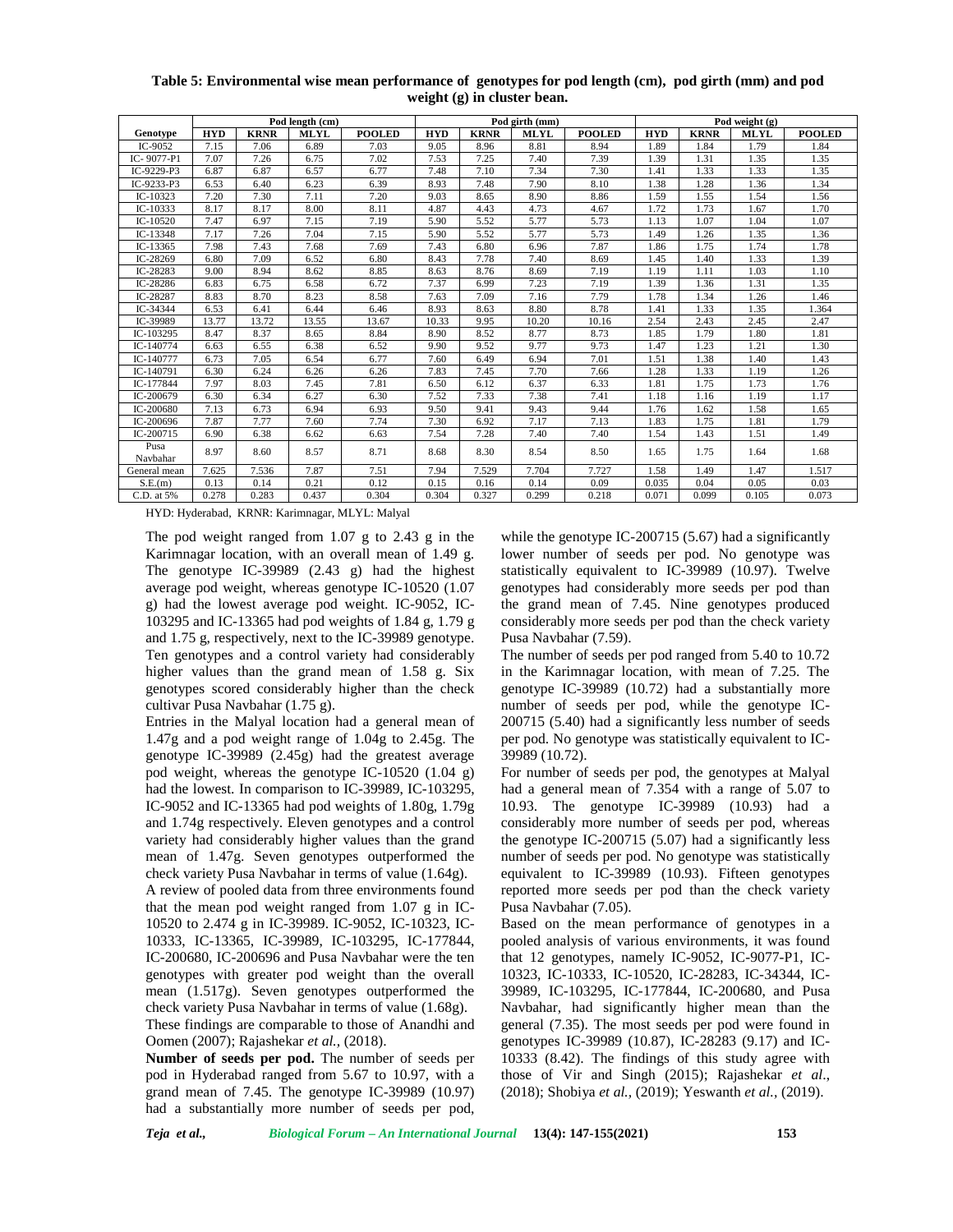**Pod yield per plant (g).** The mean value (Table 6) for pod yield per plant at the Hyderabad location ranged from 59.53 g to 208.52 g, with a grand mean of 113.26 g. The genotype IC-103295 (208.52 g) had the highest pod yield per plant, whereas the genotype IC-28283 (59.53 g) had the lowest. No genotype was statistically equivalent to IC-103295 (208.52 g). Thirteen genotypes produced considerably more pods per plant than the grand mean (115.65 g) of the check variety Pusa Navbahar (113.26 g).

Entries in the Karimnagar site had a general mean of 96.48 g with a range of 47.04 g to 179.92 g for pod production per plant. The genotype IC-103295 (179.92 g) had the highest pod yield per plant, whereas the genotype IC-28283 (47.04 g) had the lowest. No genotype was statistically equivalent to IC-103295 (179.92 g). Eight genotypes had greater values than the control cultivar Pusa Navbahar (110.32 g).

The average performance of genotypes in the Malyal location was 84.39 g, with a range of 37.18 g to 173.60 g. The genotype IC-103295 had the highest pod production per plant at 173 g per plant, whereas genotype IC-28283 had the lowest output per plant at 37.18 g per plant. Seven genotypes out of 25 had greater values than the control variety Pusa Navbahar (96.97 g).

The pooled analysis of mean genotype performance across environments (Table 6) revealed that mean pod production per plant ranged from 47.9 g in IC-28283 to 187g in IC-103295. IC-9052, IC-10323, IC-10333, IC- 34344, IC-39989, IC-103295, IC-140774, IC-140777, IC-177844, IC-200680 and Pusa Navbahar had greater pod production per plant than the overall mean (98.84). Seven genotypes had greater values than the control cultivar Pusa Navbahar (106.8 g). These findings are comparable to those of Goudar *et al.,* (2017); Praveen *et al.,* (2018); Rishitha *et al.,* (2019).

**Table 6 : Environmental wise mean performance of genotypes for no. of seeds per pods, pod yield per plant (g) and pod yield per ha (q/ha) in cluster bean.**

|                  |            |             | No. of seeds per pod |               |            |             | Pod yield per plant (g) |               | Pod yield per ha (q/ha) |             |             |               |
|------------------|------------|-------------|----------------------|---------------|------------|-------------|-------------------------|---------------|-------------------------|-------------|-------------|---------------|
| Genotype         | <b>HYD</b> | <b>KRNR</b> | <b>MLYL</b>          | <b>POOLED</b> | <b>HYD</b> | <b>KRNR</b> | <b>MLYL</b>             | <b>POOLED</b> | <b>HYD</b>              | <b>KRNR</b> | <b>MLYL</b> | <b>POOLED</b> |
| IC-9052          | 7.87       | 7.62        | 7.77                 | 7.75          | 175.15     | 159.26      | 136.79                  | 157.06        | 183.91                  | 167.23      | 143.63      | 164.92        |
| IC-9077-<br>P1   | 7.97       | 7.72        | 7.93                 | 7.87          | 86.28      | 77.22       | 59.44                   | 74.31         | 90.59                   | 81.08       | 62.42       | 78.03         |
| IC-9229-P3       | 6.93       | 6.69        | 6.90                 | 6.84          | 116.05     | 91.20       | 73.78                   | 93.6          | 121.86                  | 95.77       | 77.47       | 98.36         |
| IC-9233-P3       | 7.30       | 7.06        | 7.26                 | 7.20          | 78.83      | 61.68       | 56.71                   | 65.74         | 82.77                   | 64.76       | 59.54       | 69.02         |
| IC-10323         | 7.80       | 7.56        | 7.76                 | 7.70          | 152.86     | 137.37      | 121.24                  | 137.15        | 160.51                  | 144.23      | 127.30      | 144.1         |
| $IC-10333$       | 8.53       | 8.29        | 8.50                 | 8.44          | 126.16     | 114.27      | 98.95                   | 113.12        | 132.47                  | 119.98      | 103.90      | 118.7         |
| IC-10520         | 7.50       | 7.26        | 7.46                 | 7.40          | 82.47      | 65.36       | 56.25                   | 68.02         | 86.59                   | 68.62       | 59.06       | 71.4          |
| IC-13348         | 7.33       | 7.09        | 7.30                 | 7.24          | 64.38      | 45.53       | 42.86                   | 50.92         | 67.60                   | 47.80       | 45.01       | 53.47         |
| IC-13365         | 7.33       | 7.09        | 7.30                 | 7.24          | 101.85     | 74.81       | 67.30                   | 81.31         | 106.94                  | 78.55       | 70.66       | 85.38         |
| IC-28269         | 6.68       | 6.59        | 6.73                 | 6.66          | 65.19      | 52.35       | 48.72                   | 55.4          | 68.45                   | 54.97       | 51.16       | 58.19         |
| IC-28283         | 9.27       | 9.02        | 9.23                 | 9.17          | 59.50      | 47.04       | 37.18                   | 47.9          | 62.48                   | 49.40       | 39.04       | 50.03         |
| IC-28286         | 7.27       | 7.02        | 7.23                 | 7.17          | 77.01      | 61.03       | 45.31                   | 61.1          | 80.86                   | 64.08       | 47.58       | 64.17         |
| IC-28287         | 5.73       | 6.11        | 5.69                 | 5.84          | 83.66      | 62.53       | 44.23                   | 63.47         | 87.85                   | 65.66       | 46.44       | 66.64         |
| IC-34344         | 7.97       | 7.72        | 7.93                 | 7.87          | 152.08     | 119.29      | 123.47                  | 131.61        | 159.68                  | 125.26      | 129.64      | 138.19        |
| IC-39989         | 10.97      | 10.72       | 10.93                | 10.87         | 168.06     | 159.43      | 130.86                  | 152.7         | 176.46                  | 167.40      | 137.41      | 160.42        |
| IC-103295        | 8.43       | 8.19        | 8.40                 | 8.34          | 208.52     | 179.92      | 173.60                  | 187.00        | 218.95                  | 188.92      | 182.28      | 196.78        |
| IC-140774        | 5.75       | 5.71        | 5.30                 | 5.58          | 133.10     | 98.35       | 78.03                   | 103.15        | 139.75                  | 103.26      | 81.93       | 108.38        |
| IC-140777        | 7.07       | 6.82        | 7.03                 | 6.97          | 120.07     | 104.23      | 95.53                   | 106.6         | 126.07                  | 109.44      | 100.31      | 111.9         |
| IC-140791        | 6.81       | 6.58        | 6.67                 | 6.68          | 74.84      | 66.16       | 56.63                   | 65.8          | 78.58                   | 69.46       | 59.46       | 69.16         |
| IC-177844        | 7.47       | 7.22        | 7.43                 | 7.37          | 146.51     | 125.27      | 104.69                  | 125.4         | 153.84                  | 131.53      | 109.92      | 131.7         |
| IC-200679        | 6.30       | 6.06        | 6.26                 | 6.20          | 100.80     | 86.92       | 77.46                   | 88.39         | 105.84                  | 91.26       | 81.34       | 92.8          |
| IC-200680        | 8.17       | 7.92        | 8.13                 | 8.07          | 168.36     | 144.93      | 126.54                  | 146.6         | 176.77                  | 152.18      | 132.87      | 153.98        |
| IC-200696        | 6.57       | 6.32        | 6.53                 | 6.47          | 119.02     | 80.55       | 72.91                   | 90.8          | 124.97                  | 84.57       | 76.56       | 95.3          |
| IC-200715        | 5.67       | 5.40        | 5.07                 | 5.38          | 117.44     | 87.16       | 84.36                   | 96.32         | 123.31                  | 91.52       | 88.57       | 101           |
| Pusa<br>Navbahar | 7.59       | 7.41        | 7.05                 | 7.35          | 113.26     | 110.32      | 96.97                   | 106.80        | 118.92                  | 115.83      | 101.82      | 112.19        |
| General<br>mean  | 7.45       | 7.25        | 7.35                 | 7.35          | 115.65     | 96.48       | 84.39                   | 98.84         | 121.44                  | 101.31      | 88.612      | 103.78        |
| S.E.(m)          | 0.166      | 0.331       | 0.329                | 0.102         | 4.806      | 5.586       | 6.08                    | 0.23          | 5.04                    | 5.88        | 6.38        | 3.90          |
| C.D. at 5%       | 0.445      | 0.441       | 0.439                | 0.243         | 9.66       | 11.231      | 12.229                  | 8.75          | 10.145                  | 11.79       | 12.84       | 9.19          |

HYD: Hyderabad, KRNR: Karimnagar, MLYL: Malyal

**Pod yield per hectare (q/ha).** In Hyderabad environment, the mean pod yield per hectare varied from 62.48 q/ha to 218.95 q/ha, with a normal mean of 121.44 q. Genotype IC-103295 had the highest pod yield per hectare (218.95 q/ha), whereas genotype IC- 28283 had the lowest pod yield per hectare (62.48 q/ha). Thirteen genotypes exceeded the check variety (118.92 q/ha), Pusa Navbahar.

At Karimnagar location, the average mean pod yield per hectare (Table 6) was 101.31 q/ha, with a range of 49.40 q/ha to 188.92 q/ha. The greatest pod yield per hectare was obtained by genotype IC-103295 (188.92 q/ha), whereas the lowest pod yield per hectare was reported by genotype IC-28283 (49.40 q/ha. Eight genotypes outperformed the check variety Pusa Navbahar (115.31 q/ha).

For pod yield per hectare, the genotypes at Malyal showed a general mean of 88.61q/ha with a range of 45.01 q/ha to 182.28 q/ha. The genotype IC-103295 had the highest pod yield per hectare (182.28 q/ha), whereas the genotype IC-28283 had the lowest pod yield per hectare (45.01 q/ha). No genotype was significantly at par with IC-103295 (182.28 q/ha).

The mean performance of the genotypes across three environments was 196.7 q/ha in IC-103295 and 50.03 q/ha in IC-28283, with a population general mean of 103.78 q/ha (Table 6). Eleven genotypes, namely IC- 9052, IC-10323, IC-10333, IC-34344, IC-200680, IC-